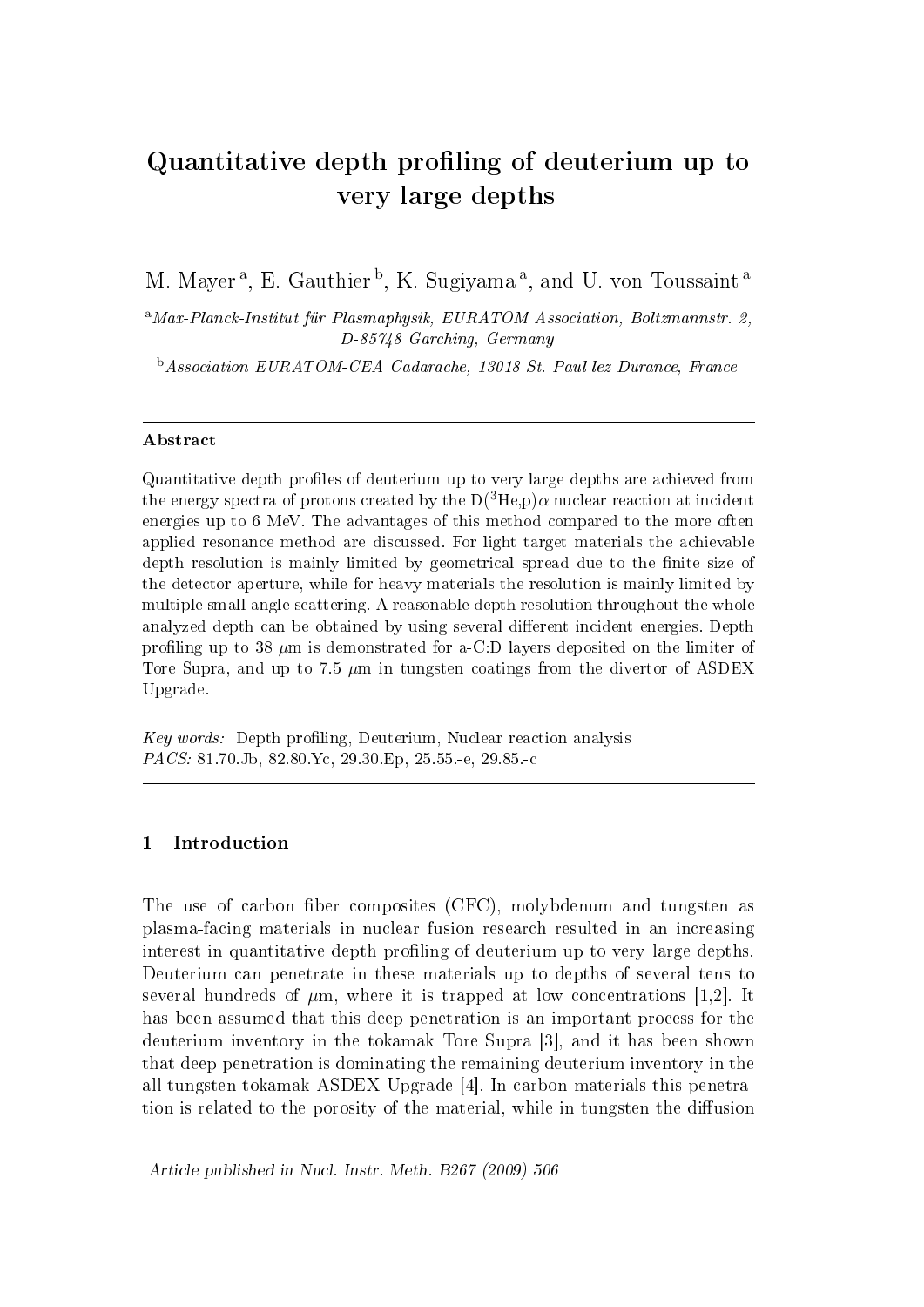process is driven by the stress-eld induced by implanted deuterium [2]. These processes are only poorly understood, and their investigation requires methods for quantitative depth profiling of deuterium up to depths of at least ten (or better a few ten)  $\mu$ m. The investigated samples often originate from wall elements of fusion experiments and have technical, rough surfaces. Consequently the applied depth profiling methods should be as little sensitive to surface roughness as possible, prohibiting grazing incident or exit angles for ion beam analysis methods.

Secondary ion mass spectroscopy (SIMS) allows depth profiling of hydrogen isotopes up to a depth of about 100  $\mu$ m [5], but it is time consuming and not quantitative by itself. A quantification can be obtained by comparison with ion beam analysis results for the surface layer. For good accuracy the ion-beam analyzed layer should be as thick as possible, which again raises the question of quantitative hydrogen isotopes analysis up to larger depths.

Neutron-ERDA (NERDA) with incident 14 MeV neutrons from the sample back side allows depth profiling of hydrogen isotopes up to depths of hundreds of  $\mu$ m [6-8]. However, the depth resolution of this method is only a few ten to about 100  $\mu$ m [6,8] and counting statistics is poor due to the low incident neutron fluxes, resulting in low sensitivity  $[6]$ .

The  $D(d,p)T$  and the  $D(^{3}He,p)\alpha$  reactions can be used for quantitative depth profiling of D up to large depths. The  $D(d,p)T$  reaction has a Q-value of  $4.03$  MeV, resulting in proton energies in the range of  $2.1-2.4$  MeV at backward angles. This allows the detection of deuterium up to a maximum depth of about 20  $\mu$ m in carbon and about 6  $\mu$ m in tungsten: Larger depths are not accessible because the created protons overlap with backscattered deuterons at incident energies above about 2.5 MeV, while for lower energies the analyzed depth is limited by the penetration depth of the deuterons. This reaction is also not well suited for targets containing heavy elements due to the high yield of backscattered primary particles.

The  $D(^{3}He,p)\alpha$  reaction has been successfully applied for depth profiling of D during the last three decades [9]. It has a Q-value of 18.4 MeV, resulting in proton energies in the range  $11-14$  MeV. This high proton energy allows easy filtering of backscattered primary particles by a stopper foil. The reaction has inverse kinematics, i.e. the energy of the protons increases if the energy of the incident <sup>3</sup>He *decreases*. Several groups have used the resonance method, which exploits the broad resonance of this reaction by measuring the total proton yield as function of incident energy  $[10-15]$ . The resonance method uses only the total number of detected protons and can be utilized with detectors having large solid angles (where the geometrical spread can be huge), and it can be used with thin detectors, where the 14 MeV protons are not fully stopped. In case of overlapping peaks adjustable sensitive zone detectors can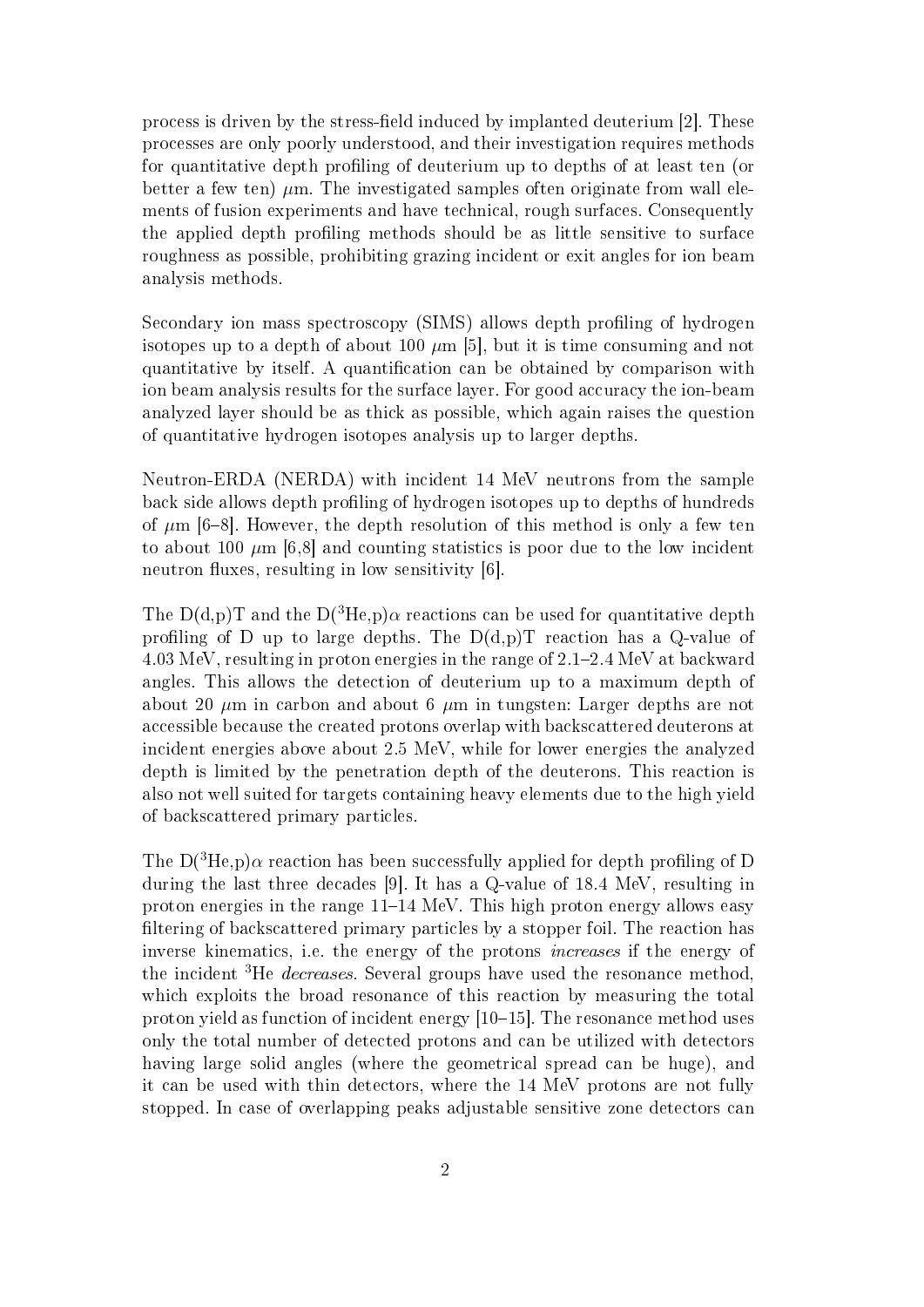be used for unscrambling the different peak contributions [16]. However, due to the broad resonance with a FWHM of 730 keV and the non-negligible contribution of protons originating from outside the resonance region this method requires measurements at  $8-10$  different energies, thus being timeconsuming; it requires good counting statistics, which largely compensates the advantage of a large detector; and it is often difficult to show that the derived depth profile is unambiguous.

Additional information can be obtained from the energy spectra of the emitted protons. This requires thick detectors (depletion depth about 2 mm), which are now readily available. Due to the inverse kinematics of the reaction, the large influence of multiple scattering on the incident path, and a large geometrical straggling the depth resolution has several non-standard properties, which are not encountered in common ion beam analysis techniques for depth profiling, such as RBS or ERDA.

Usually the results obtained with one single incident energy do not provide all necessary information, and measurements at different incident energies have to be combined. This requires a more thorough design of measurements than with standard techniques. This paper investigates the depth resolution as function of incident energy and depth for light and heavy materials and presents examples for depth profiling of deuterium in carbon and tungsten.

# 2 Experimental

All measurements were performed at the 3 MV tandem accelerator at the IPP Garching. The proton detector has an area of 300 mm<sup>2</sup> and a depletion depth of 2 mm with a resolution of 22 keV, type ORTEC BA 022-300-2000. The detector is located at a reaction angle of 135° having a distance of about 40 mm to the target, a schematic representation of the setup is shown in Fig. 1. The initial energy of reaction products is constant on a cone with fixed reaction angle. This constant energy cone intercepts the detector slit plane in a conic section, which is a parabola at the reaction angle of 135◦ . The kinematic energy spread is minimized if the detector slit follows this conic section [17]. We use a detector aperture with parabolic shape, 3 mm width and 17 mm height. For easier manufacture the parabola was approximated as the arc of a circle [17], which introduces a maximum deviation of about 0.05 mm from the parabola. The stopper foil consists of 5  $\mu$ m Ni combined with 12  $\mu$ m Mylar, which allows to filter  ${}^{3}$ He ions up to energies of about 5 MeV. The incident beam current was about 30 nA on a beam spot of  $1 \times 1$  mm<sup>2</sup>.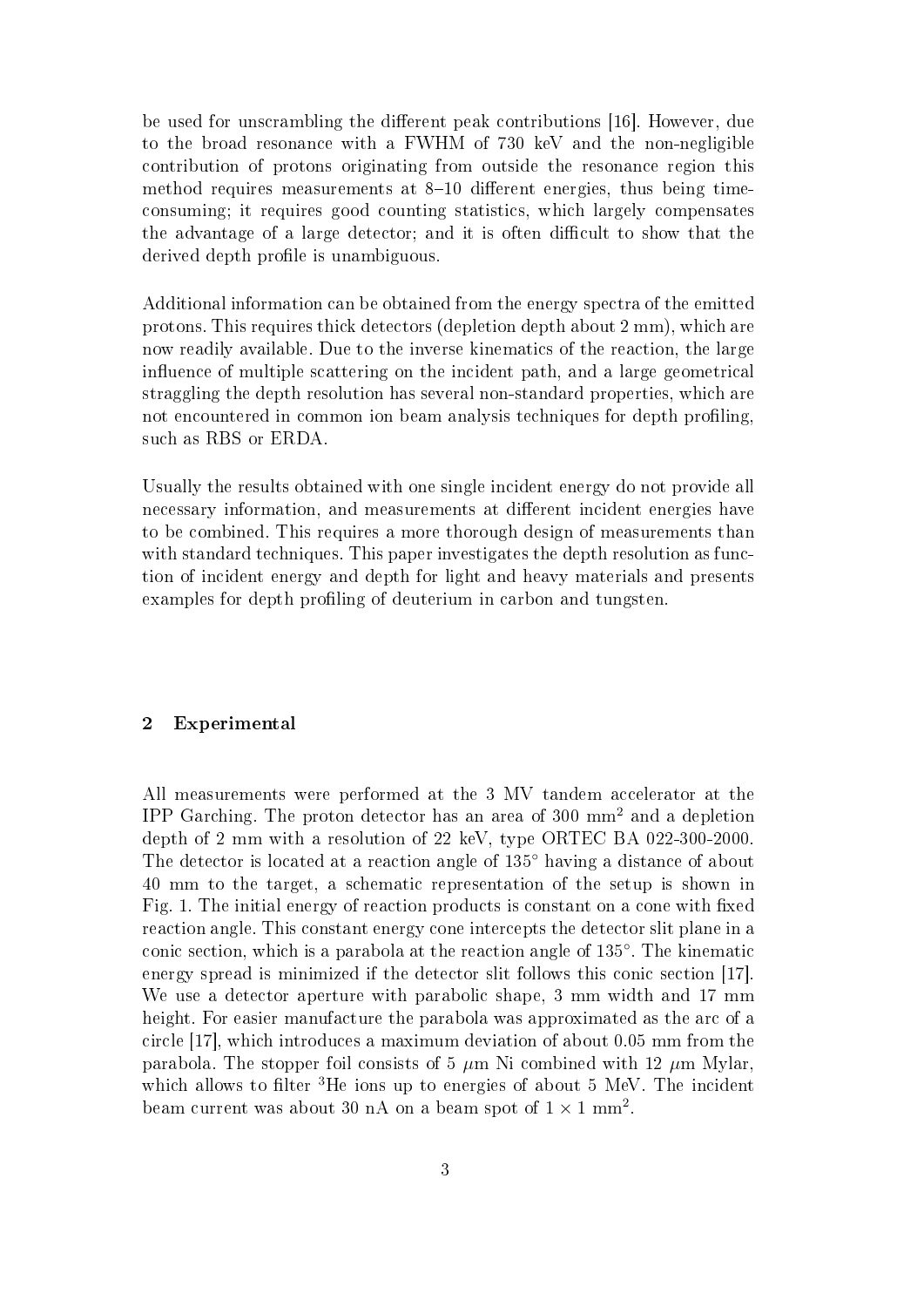#### 3 Depth resolution calculation and computer simulation

The depth resolution, as used throughout this paper, is obtained from the effective stopping power  $S_{\text{eff}}$ , which is defined by

$$
S_{\text{eff}}(x) = \left| \frac{dE}{dx}(x) \right|.
$$
 (1)

 $E$  is the energy of the detected particles and x the depth of origin, i.e. the depth where the reaction occurred.  $S_{\text{eff}}$  merges the stopping powers of incident and outgoing particles and the change of the proton energy with incident energy. The depth resolution  $\Delta x$  is then obtained from

$$
\Delta x(x) = \frac{\Delta E(x)}{S_{\text{eff}}(x)},\tag{2}
$$

with  $\Delta E(x)$  the energy spread of detected particles originating from the depth x.  $\Delta E$  is the energy spread in full width at half maximum (FWHM), and correspondingly  $\Delta x$  is the depth resolution in FWHM. See [18, Section 2] for a discussion of this definition.

Depth resolution calculations were performed with the program RESOLNRA [19] and SIMNRA 6.29 [20]. Energy-loss straggling in the target and stopper foils, energy spread due to multiple scattering in target and foil, geometrical spread due to finite beam size and detector aperture, and detector resolution were taken into account [21,18]. SRIM-2003 stopping powers [22] and crosssection data from [15] were used.

## 4 Deuterium in carbon

As will be shown below, the depth resolution for deuterium in carbon is determined by the geometrical spread due to detector aperture and beam spot size. Consequently, the size of the detector aperture has to be selected with care. The depth resolution for deuterium in carbon is shown in Fig. 2 for an incident energy of 2500 keV and different aperture shapes. The maximum analyzable depth at this energy is about 9  $\mu$ m<sup>1</sup>. The worst depth resolution is always obtained at the surface, while the depth resolution improves in larger depths. This is an unusual property of this reaction, which is normally not observed in other ion beam analysis techniques.

<sup>&</sup>lt;sup>1</sup> For simplicity we use a carbon density of  $10^{23}$  atoms/cm<sup>3</sup>.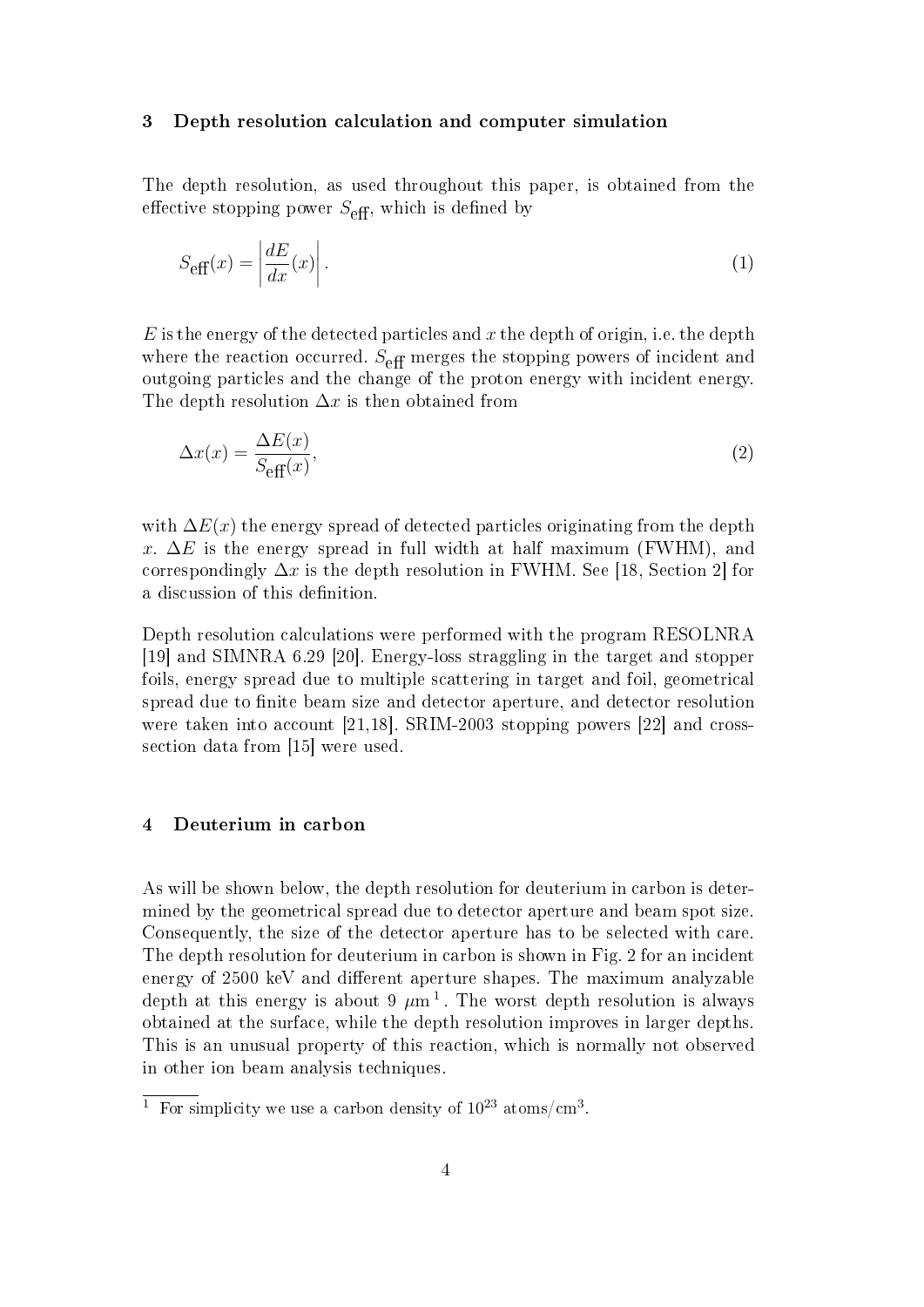Geometrical spread is caused by the finite sizes of detector aperture and beam spot and results in a spread of exit and reaction angles [18, Section 4.2]. The spread of exit angles causes path length differences for emerging particles, thus resulting in energy spread, while the spread of reaction angles results in kinematic energy spread. Spread due to path length differences and kinematic spread are correlated and have to be considered simultaneously. Due to the negligible energy loss of the outgoing protons the energy spread (and hence the depth resolution) is determined by the kinematic spread, which decreases with decreasing incident energy. This results in an improved depth resolution at larger depths. The largest aperture with 17 mm diameter results in a large solid angle of 142 msr, but the depth resolution at the surface is then only about 11  $\mu$ m FWHM: This is not suitable for depth profiling. The parabolic slit (see section 2) improves the depth resolution, but decreases the solid angle and hence the sensitivity. An indefinitely narrow slit and indefinitely small beam spot would eliminate geometrical straggling, resulting in a depth resolution of about 1  $\mu$ m at the target surface. But this would reduce the sensitivity to zero. In our measurements the sensitivity for small deuterium concentrations is more important than depth resolution, so we decided to use a 3 mm wide slit. This results in a depth resolution of 2.5  $\mu$ m at the surface (at 2500 keV) and a solid angle of 30.7 msr.

The different energy-spread contributions to the depth resolution are shown in Fig. 3. Geometrical straggling is the dominant energy-spread mechanism close to the target surface, while multiple small-angle scattering becomes dominant at depths  $> 5 \mu$ m. Energy-loss straggling (mainly on the incident path) and energy-loss straggling in the stopper foil add some energy spread, while the detector energy resolution is negligible.

The uncommon property of a low depth resolution close to the surface, but a better depth resolution deeper in the sample, offers the possibility to obtain an acceptable depth resolution throughout the whole analyzed depth by using different incident energies. This is shown in Fig. 4 for incident energies from 500–6000 keV. With energies in the range 500–1000 keV the top 2  $\mu$ m of the sample can be probed with a resolution of about  $0.2 \mu$ m. Larger depths require higher incident energies. These yield an unfeasible depth resolution close to the surface, but the depth resolution improves at larger depths. A depth resolution better than  $1 \mu m$  can be obtained up to a maximum analyzable depth of about  $32 \mu$ m. A continuous depth resolution better than 1  $\mu$ m throughout the whole analyzable depth requires measurements at about 8 different incident energies. A better depth resolution can be obtained with a narrower detector aperture, but at the cost of a smaller solid angle and smaller sensitivity, see Fig. 2. Coincidentally the best depth resolution is obtained close to the depth where the cross-section has its maximum (marked by arrows in Fig. 4), i.e. where the highest sensitivity is achieved. The depth resolution of the resonance method, as used in  $[10-15]$ , is determined by the FWHM of the cross-section maximum,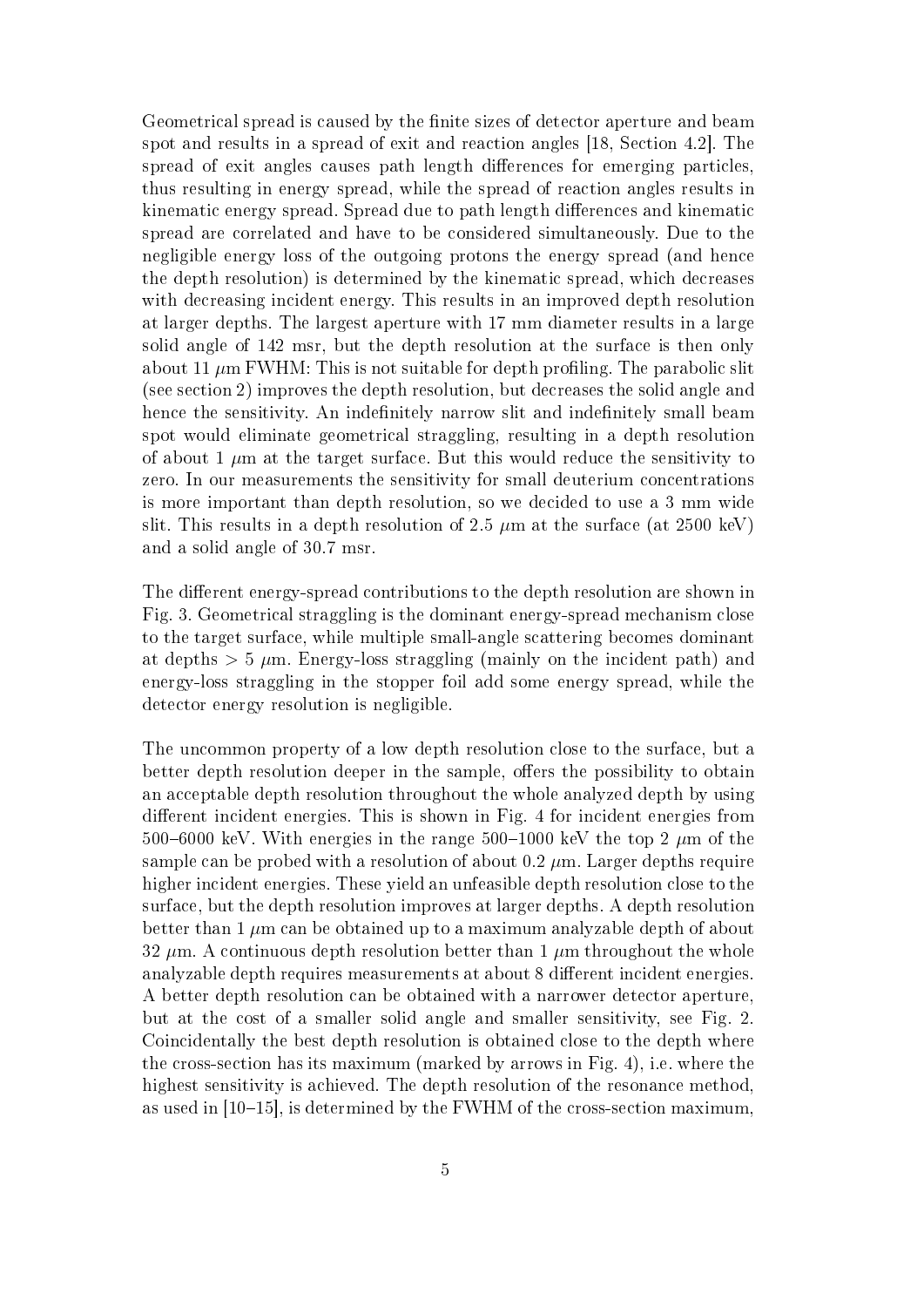which is about 730 keV. Assuming a Gaussian shape of the cross-section maximum this gives a depth resolution of about 2  $\mu$ m FWHM throughout the whole analyzed depth, see Fig. 4. In reality the shape of the cross-section is non-Gaussian with a long tail towards higher energies, so that this resolution is an optimistic limit which will not be fully reached in practical applications. Moreover, this resolution is only obtained if measurements at energies with a step width of the half FWHM of the cross-section maximum, i.e. a step width of 360 keV or less, are performed. This requires measurements at about 15 different incident energies: The resonance method therefore requires twice the number of measurements to achieve a resolution which is inferior by a factor of two, as compared to the depth resolution obtained from the energy spectrum of the protons. The depth resolution of the resonance method can be increased by tilting the sample, but this decreases the maximum analyzable depth. The depth resolution of the proton energy spectrum method can be increased by using a smaller detector aperture, which decreases the sensitivity. The balance between depth resolution, maximum analyzable depth and sensitivity depends on the scientific question and experimental equipment, and a general answer cannot be given.

The proton energy spectrum method was used for depth profiling of deuterium in samples from the main limiter of the tokamak Tore Supra in the framework of the DITS project [23]. One example is shown in Fig. 5. The limiter consists of carbon-fiber composite (CFC) material. At erosion dominated areas of the limiter carbon is eroded, transported by the plasma and redeposited at deposition-dominated areas, where thick codeposited amorphous hydrocarbon layers (a-C:D layers) are formed. The analysis shown in Fig. 5 was done at four different incident energies from  $800$  to  $6000 \text{ keV}$ . The sample was coated with a very thick layer containing about 20% D, the rest was almost entirely carbon. The depth profile of D was derived from the four energy spectra and is shown in Fig 5(bottom), assuming an atomic density of  $10^{23}$  atoms/cm<sup>3</sup>.The thickness of the deposited layer exceeds the maximum analyzable depth of 38  $\mu$ m. Due to the analysis at 4000 keV and 6000 keV without a measurement at an intermediate energy the depth resolution in the depth range from  $17-25 \mu m$  is only 3  $\mu m$  or worse, see Fig. 4, so that only limited information about the depth profile from this depth range is available. The error bars are due to counting statistics and the quality of the fit. An additional systematic error due to uncertainties of the cross-section, inaccuracies of the beam current measurement, and detector solid angle angle calibration of about 7% has to be added. For hydrocarbon layers some care is necessary due to ion-beam induced desorption of D. The application of 1  $\mu$ C 800 keV <sup>3</sup>He ions resulted in a decrease of the D content by about 0.5%, 10  $\mu$ C at 2500 keV decreased the content by about 4%, and 10  $\mu$ C at 4000 keV by about 2% – the detailed numbers depend on deuterium content and thickness of the analyzed layer. As can be seen from the deuterium loss rate, lower energies result in a higher desorption rate. But lower energies also require a smaller collected charge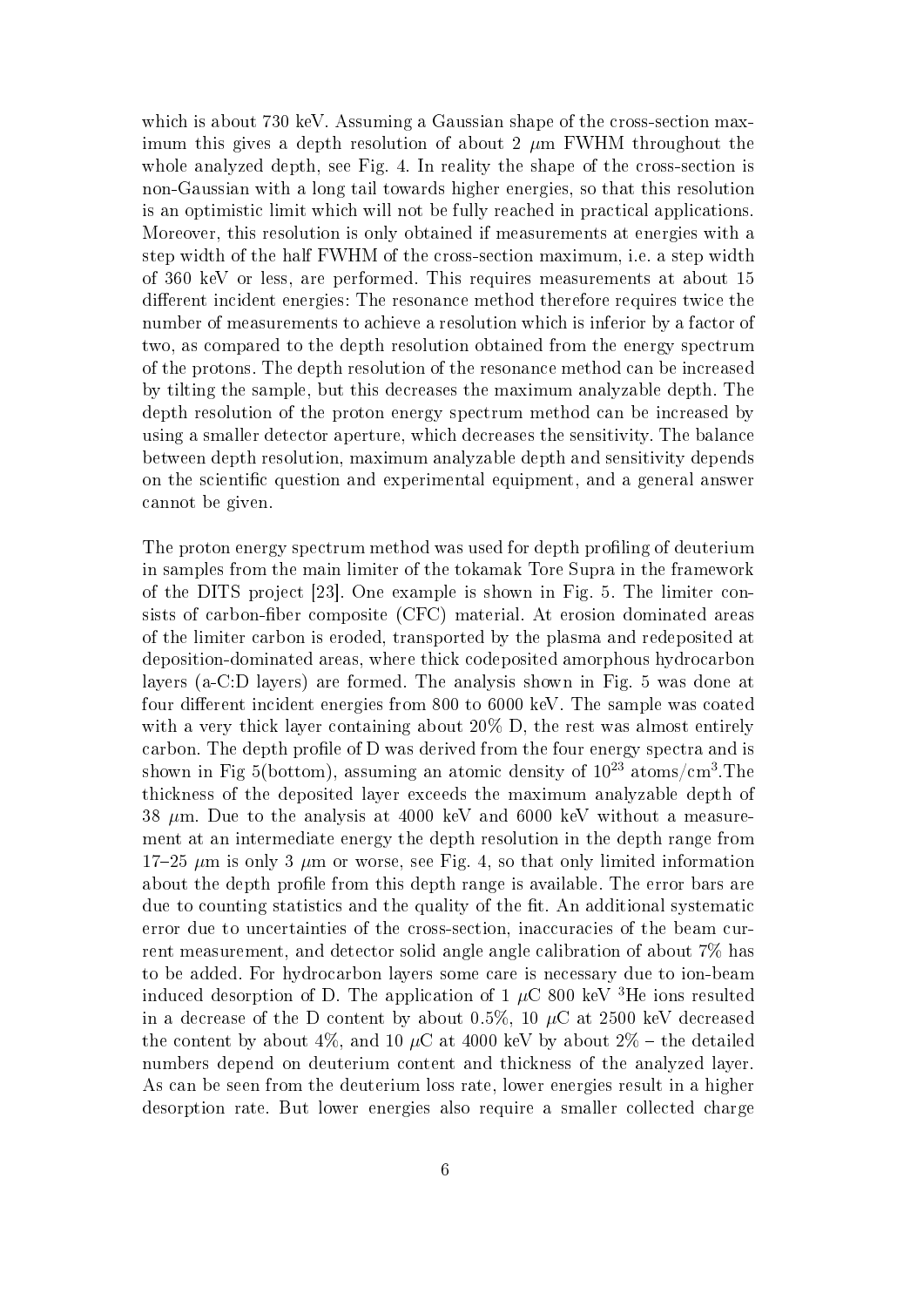due to the higher cross-section, and the desorption takes place in a shallower near-surface layer. Measurements at higher energies following measurements at lower energies therefore detect a partly depleted near-surface layer, and an undisturbed deeper layer. This has to be taken into account when deciding the sequence of measurements at different energies for samples sensitive to ion-induced desorption. Detailed results about the deuterium content of the Tore Supra limiter will be published elsewhere.

## 5 Deuterium in tungsten

While the depth resolution for deuterium in light materials such as carbon is mainly determined by geometrical spread due to finite beam spot size and detector aperture (see section 4), the depth resolution in heavy materials is mainly determined by multiple small-angle scattering. This is shown in Fig. 6 for 2500 keV incident energy. The theoretical tungsten density of 19.29  $g/cm<sup>3</sup>$ was used. Geometrical straggling is the dominant energy-spread component only within the top 250 nm, while in larger depths multiple scattering becomes the main process determining the depth resolution This is due to the angular spread of the incident <sup>3</sup>He ions and hence a spread of reaction angles. Multiple scattering of outgoing protons is negligible. Electronic energy-loss straggling in target and stopper foil and the detector resolution have only minor influence. The depth resolution improves for depths exceeding  $1.2 \mu$ m due to the increase of the effective stopping power.

The depth resolution for different incident energies is shown in Fig. 7. For small incident energies the best depth resolution is obtained at the surface, while for energies above about 2000 keV the best depth resolution is obtained deeper inside the sample. As in the case of carbon the highest cross-section and best sensitivity is obtained close to the depth range with optimum depth resolution. A maximum depth of about 11  $\mu$ m can be reached at 6000 keV. Because the depth resolution in larger depths is determined by multiple scattering, improvements of the experimental setup (such as a smaller detector aperture or improved detector energy resolution) cannot improve the depth resolution. For incident energies below about 2000 keV and depths up to about  $2 \mu m$  the proton energy spectrum method offers the better depth resolution. For higher incident energies and larger depths the resonance method is theoretically comparable or superior, but requires measurements at a larger number of incident energies. As in the case of carbon the resolution of the resonance method shown in Fig. 7 is an optimistic limit which may be not fully reached in practical applications. The best depth resolution over the whole analyzable range is obtained by combining both methods and using the proton spectra at incident energies below 2000 keV, and the resonance method with an energy step width of 350 keV or less at higher energies.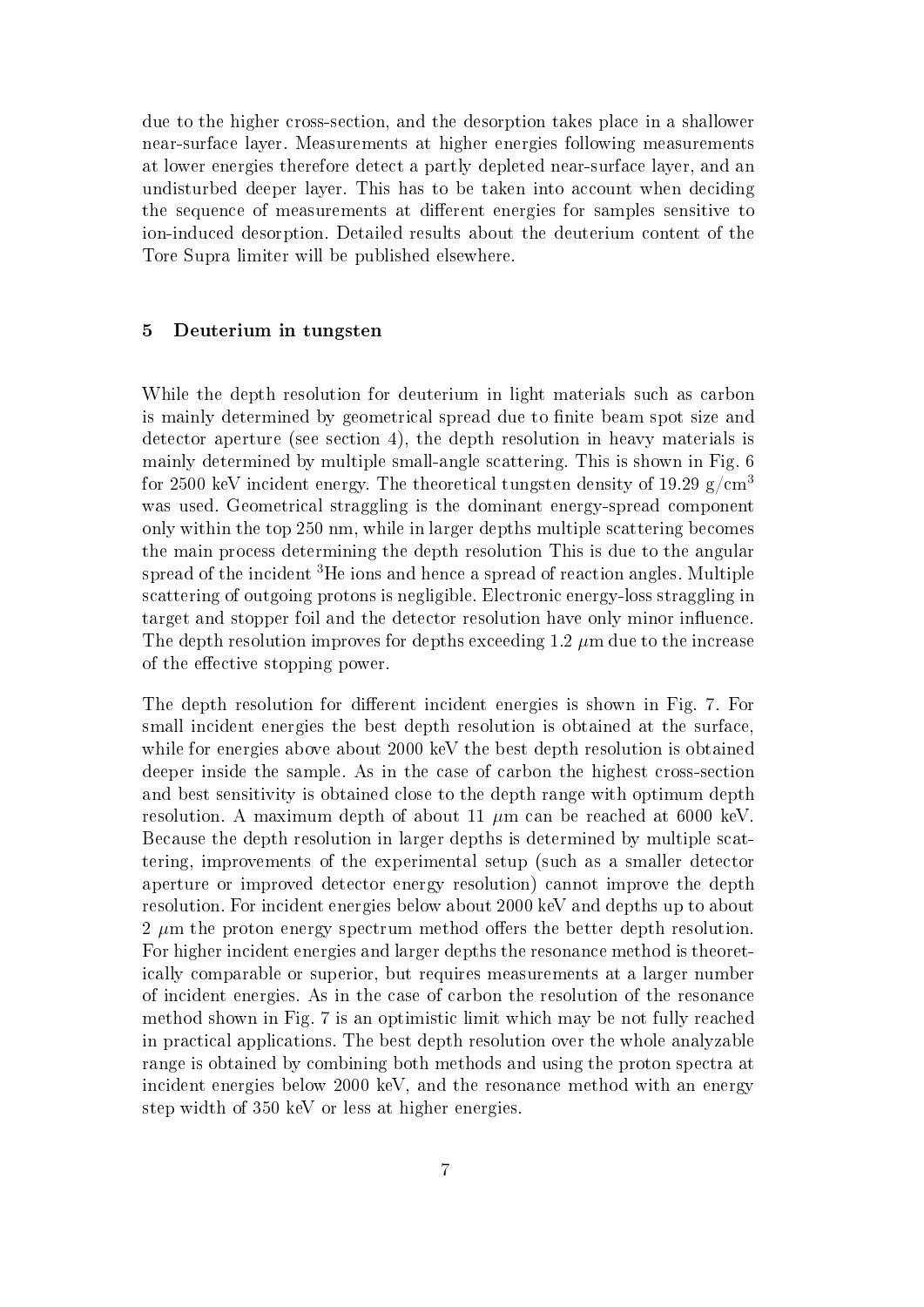An example for depth profiling of D implanted in plasma-sprayed tungsten is shown in Fig. 8. The sample was exposed at the outer strike point of the tokamak ASDEX Upgrade to a fluence of more than  $3 \times 10^{25}$  D/m<sup>2</sup> [4]. The D concentration reaches about 10 at.% at the surface, most probably due to the formation of a thin hydrocarbon layer. The concentration decreases to about 0.05 at.% in a depth of about 7  $\mu$ m. The simulated spectra are in very good agreement with the experimental ones. Good agreement was also found with depth profiles obtained by SIMS, which will be published elsewhere. The error bars are due to counting statistics and the quality of the fit, and an additional systematic error of about 7% has to be added. A decrease of the amount of D by ion-induced desorption was not observed within the count statistics for subsequent analysis of the same beam spot.

## 6 Conclusions

From the possible ion beam analysis methods for quantitative depth profiling of deuterium the  $D(^{3}He,p)\alpha$  reaction offers the largest analyzable depth at reasonable depth resolution. This reaction can be exploited for depth profiling by using the resonance-like cross-section maximum at varying incident energies (resonance method), or by measuring the energy spectra of the emitted protons (proton-energy method). With incident <sup>3</sup>He energies up to 6000 keV quantitative depth profiles up to about 32  $\mu$ m in carbon and about 11  $\mu$ m in tungsten can be achieved from the energy spectra of the protons. Low deuterium concentrations require sufficiently large detectors to achieve the required sensitivity. This requires a careful selection of detector size and shape for light target materials such as carbon, where the depth resolution is limited by geometrical spread. A reasonable compromise between resolution and sensitivity has to be chosen. For heavy materials like tungsten the resolution is mainly limited by multiple small-angle scattering, which allows the use of larger detectors without additional deterioration of the resolution. A measurement at a single incident energy provides an acceptable depth resolution only in a limited depth range. A reasonable depth resolution throughout the whole analyzed depth can be achieved only by combining measurements at different incident energies. For deuterium in carbon the proton-energy method provides a depth resolution which is better by a factor of more than two compared to the resonance method and needs less different energies. For deuterium in tungsten the proton-energy method provides a better resolution at incident energies below about 2 MeV, while at higher energies the depth resolution of the resonance method is superior. A careful selection of incident energies for obtaining an optimum depth resolution throughout the whole analyzed range is required. Due to normal incidence and the high energy of the emitted protons both methods have only a small sensitivity to surface roughness and can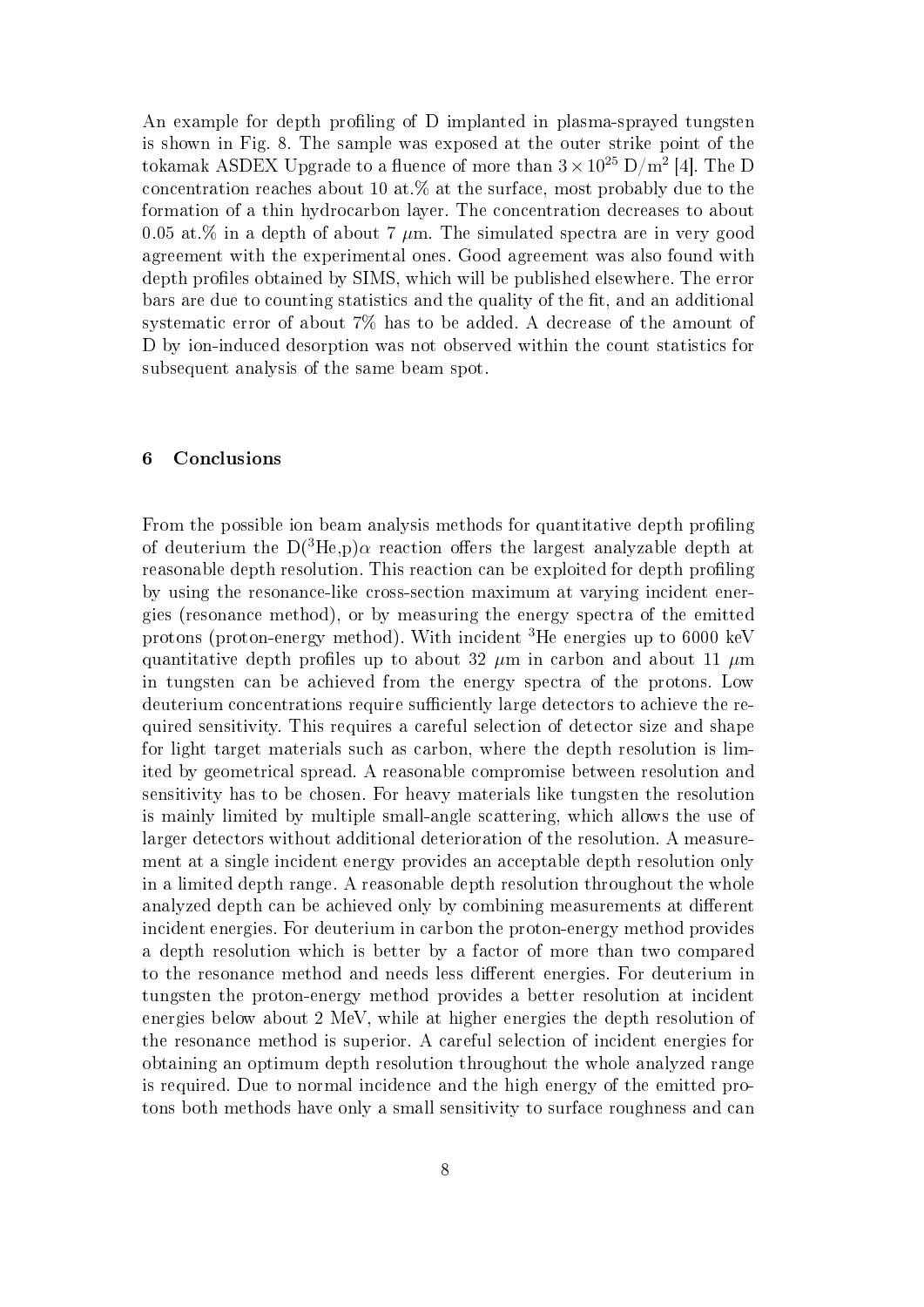be used for rough samples. Samples sensitive to ion-induced desorption by the analysis beam (for example hydrocarbons) require a thought-out sequence of measurements at different energies in order to minimize errors due to loss of deuterium. Depth profiling up to very large depths is demonstrated for thick redeposited a-C:D layers on the limiter of Tore Supra and in tungsten coatings from the divertor of ASDEX Upgrade.

#### Acknowledgements

The technical assistance by J. Dorner and M. Fu<sub>iseder</sub> is gratefully acknowledged.

#### References

- [1] J. Roth, V.Kh. Alimov, A.V. Golubeva, R.P. Doerner, E. Tsitrone, Ch. Brosset, V. Rohde, A. Herrmann, and M. Mayer. J. Nucl. Mater. 363-365 (2007) 822.
- [2] O.V. Ogorodnikova, J. Roth, and M. Mayer. J. Appl. Phys. 103 (2008) 034902.
- [3] T. Loarer, C. Brosset, J. Bucalossi, P. Coad, G. Esser, J. Hogan, J. Likonen, M. Mayer, Ph. Morgan, V. Philipps, V. Rohde, J. Roth, M. Rubel, E. Tsitrone, A. Widdowson, and JET EFDA contributors. Nucl. Fusion 47 (2007) 1112.
- [4] M. Mayer, V. Rohde, K. Sugiyama, J.L. Chen, X. Gong, C. Hopf, J. Likonen, S. Lindig, R. Neu, G. Ramos, E. Vainonen-Ahlgren, A. Wiltner, and ASDEX Upgrade Team. J. Nucl. Mater. (2009) . submitted.
- [5] J. Likonen, J.P. Coad, E. Vainonen-Ahlgren, T. Renvall, D.E. Hole, M. Rubel, and JET-EFDA Contributors. J. Nucl. Mater. 363-365 (2007) 190.
- [6] B.G. Skorodumov, I.O. Yatsevich, V.G. Ulanov, E.V. Zhukovska, and O.A. Zhukovsky. Nucl. Instr. Meth. B 85 (1994) 803.
- [7] B.G. Skorodumov, O.I. Buzhinskij, W.P. West, and V.G. Ulanov. J. Nucl. Mater. 233-237 (1996) 1107.
- [8] N. Kubota, K. Ochiai, C. Kutsukake, K. Kondo, W.M. Shua, M. Nishi, and T. Nishitani. Fusion Eng. Des. 81 (2006) 227.
- [9] J.F. Ziegler, C.P. Wu, P. Williams, C.W. White, B. Terrault, B.M.U. Scherzer, R.L. Schulte, E.J. Schmid, C.W. Magee, E. Ligeon, J. L`Ecuyer, W.A. Lanford, F.J. Kuehne, E.A. Kamykowski, W.O. Hofer, A. Guivarc'h, C.H. Filleux, V.R. Deline, Jr. Evans, C.A., B.L. Cohen, G.J. Clark, W.K. Chu, C. Brossard, R.S. Blewer, R. Behrisch, B.R. Appleton, and D.D. Allred. Nucl. Instr. Meth. 149 (1978) 19.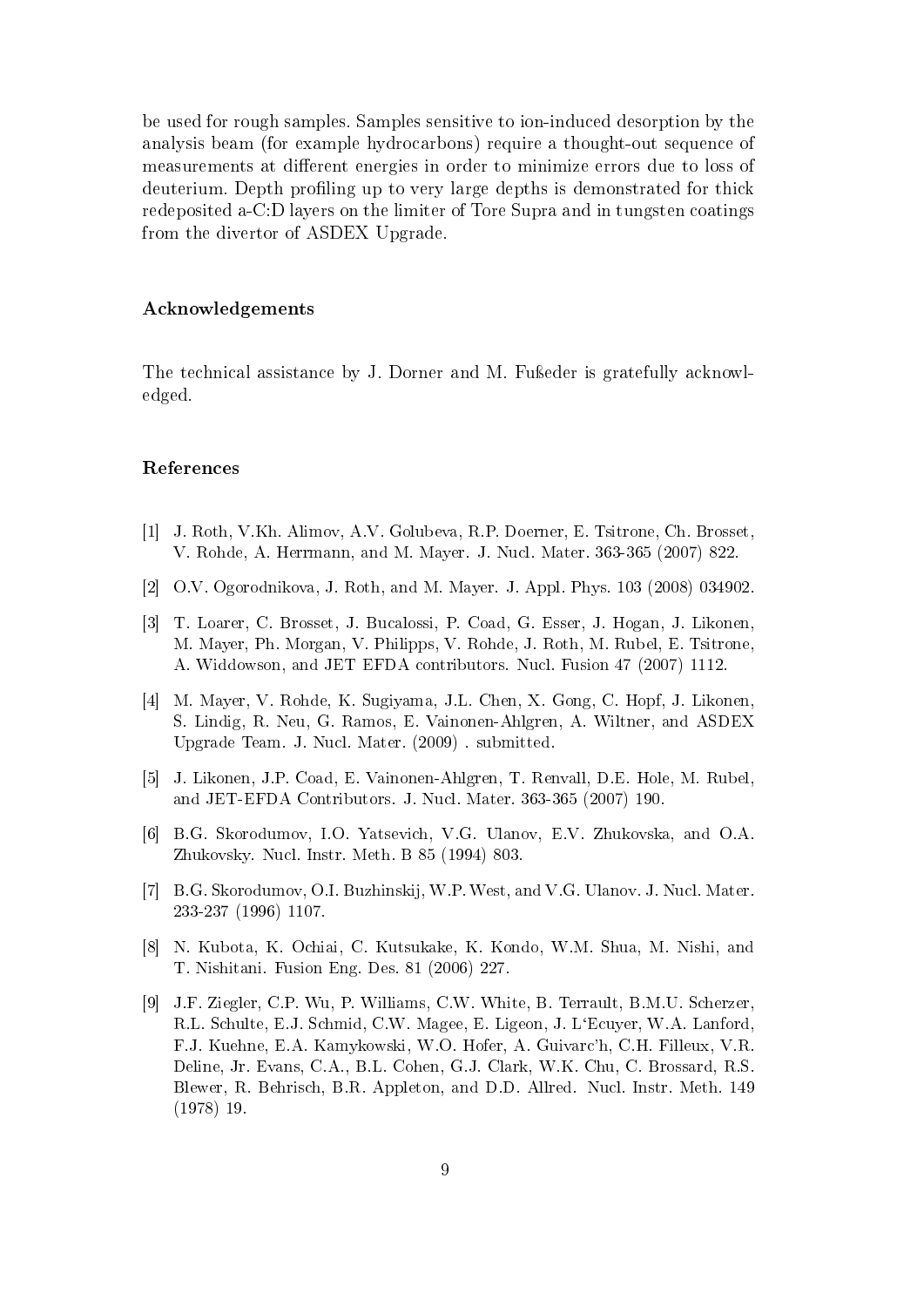- [10] P.P. Pronko and J.G. Pronko. Phys. Rev. B9, 7 (1974) 2870.
- [11] W. Möller, B.M.U. Scherzer, and R. Behrisch. Nucl. Instr. Meth. 168 (1980) 289.
- [12] I.G. Hughes, R. Behrisch, and A.P. Martinelli. J. Nucl. Mater. B64 (1992) 434.
- [13] I.G. Hughes, R. Behrisch, and A.P. Martinelli. Nucl. Instr. Meth. B79 (1993) 487.
- [14] W.N. Lennard, G.R. Massoumi, P.F.A. Alkemade, I.V. Mitchell, N.S. McIntyre, and R.D. Davidson. Nucl. Instr. Meth. B73 (1993) 203.
- [15] V. Kh. Alimov, M. Mayer, and J. Roth. Nucl. Instr. Meth. B 234 (2005) 169.
- [16] G. Amsel, F. Pászti, E. Szilágyi, and J. Gyulai. Nucl. Instr. Meth. B, 63 (1992) 421.
- [17] D.K. Brice and B.L. Doyle. Nucl. Instr. Meth. B 45 (1990) 265.
- [18] E. Szilágyi, F. Pászti, and G. Amsel. Nucl. Instr. Meth. B 100 (1995) 103.
- [19] M. Mayer. Nucl. Instr. Meth. B 266 (2008) 1852.
- [20] M. Mayer. SIMNRA user's guide. Tech. Rep. IPP 9/113, Max-Planck-Institut für Plasmaphysik, Garching, 1997.
- [21] D. Dieumegard, D. Dubreuil, and G. Amsel. Nucl. Instr. Meth. 166 (1979) 431.
- [22] J.F. Ziegler. Nucl. Instr. Meth. B 219-220 (2004) 1027.
- [23] B. Pégourié, C. Brosset, E. Tsitrone, A. Beauté, S. Brémond, J. Bucalossi, S. Carpentier, Y. Corre, E. Delchambre, C. Desgranges, P. Devynck, D. Douai, G. Dunand, A. Ekedahl, A. Escarguel, E. Gauthier, J. P. Gunn, P. Hertout, S.-H. Hong, F. Kazarian, M. Kočan, F. Linez, Y. Marandet, A. Martinez, M. Mayer, O. Meyer, P. Monier-Garbet, P. Moreau, P. Oddon, J.-Y. Pascal, F. Rimini, J. Roth, F. Saint-Laurent, F. Samaille, S. Vartanian, C. Arnas, E. Aréou, C. Gil, J. Lasalle, L. Manenc, C. Martin, M. Richou, P. Roubin, and R. Sabot. J. Nucl. Mater. (2009) . submitted.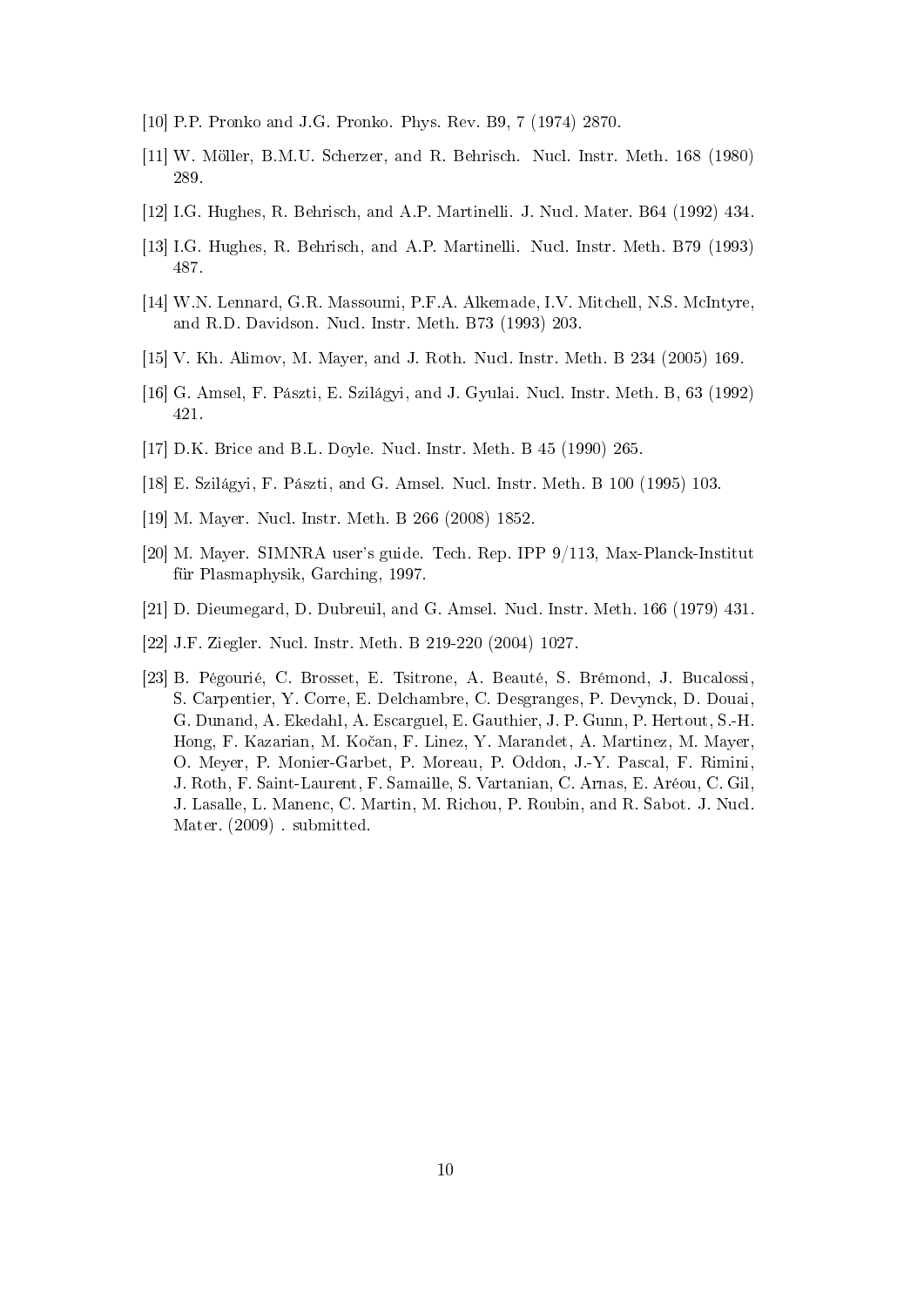

Fig. 1. Schematic representation of the experimental setup. The orientation and size of the detector slit (in mm) is indicated.



Fig. 2. Depth resolution for deuterium in carbon using the  $D(^{3}He,p)\alpha$  reaction at 2500 keV incident energy for different detector apertures: Round detector aperture with diameter 17 mm, parabolic slit in IBM geometry with 17 mm height and different widths. No geom. stragg.: Without geometrical straggling. Normal incidence, reaction angle 135°, detector-target distance 40 mm, beam spot size  $1 \times 1$  mm<sup>2</sup>, detector resolution 22 keV, stopper foil 5  $\mu$ m Ni and 12  $\mu$ m Mylar.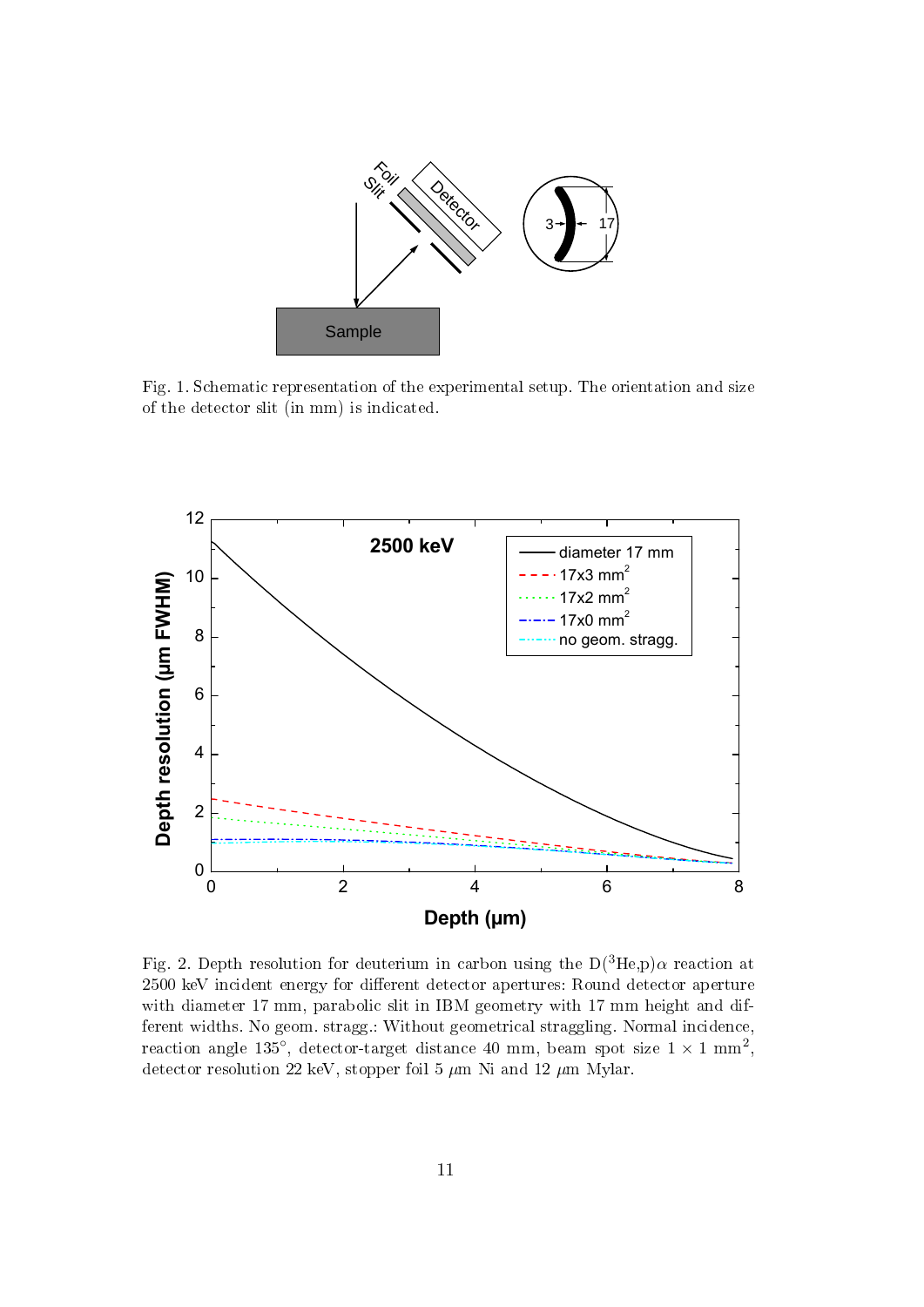

Fig. 3. Contribution of different energy-spread mechanisms to the depth resolution for deuterium in carbon using the  $D(^{3}He,p)\alpha$  reaction at 2500 keV incident energy. Dashed line: Energy-loss straggling; Dotted line: Geometrical straggling due to finite detector aperture and beam spot; Dash-dotted line: Multiple small-angle scattering; Thick dash-dot-dot line: Sum of energy-loss straggling, geometrical straggling and multiple scattering at the target surface; Short dashed line: Sum of energy-loss straggling, geometrical straggling and multiple scattering after the stopper foil; Thick solid line: Straggling after the stopper foil plus detector resolution. 2500 keV incident energy, detector aperture  $17 \times 3$  mm<sup>2</sup>, other parameters as in Fig. 2.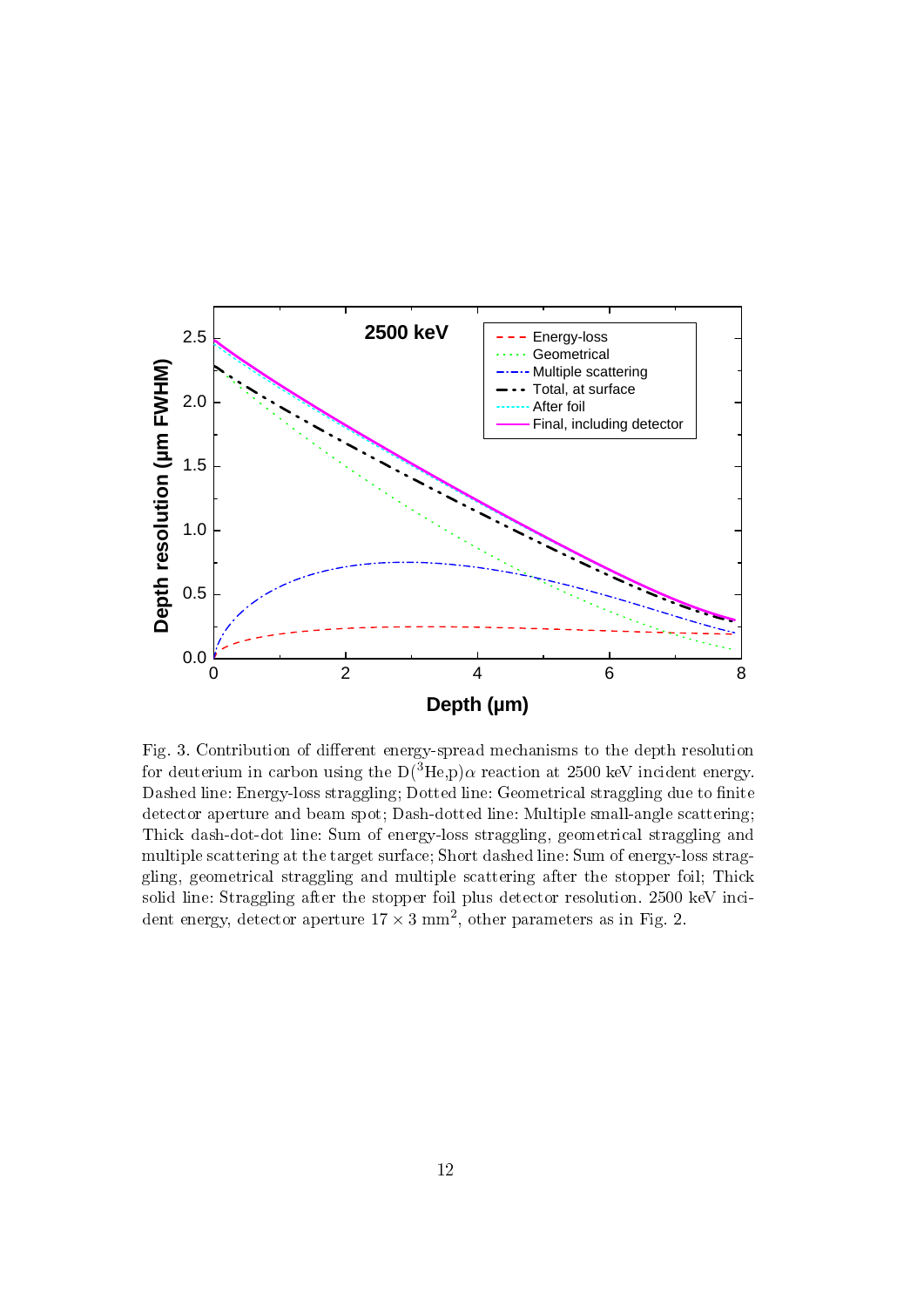

Fig. 4. Depth resolution for deuterium in carbon using the  $D(^{3}He,p)\alpha$  reaction at different incident energies. Parameter at curves: Incident energy in keV. Detector aperture  $17 \times 3$  mm<sup>2</sup>, other parameters as in Fig. 2. Arrows: Depth at which the mean energy of incident particles has decreased to the maximum of the cross-section. Dotted line: Depth resolution of the resonance method.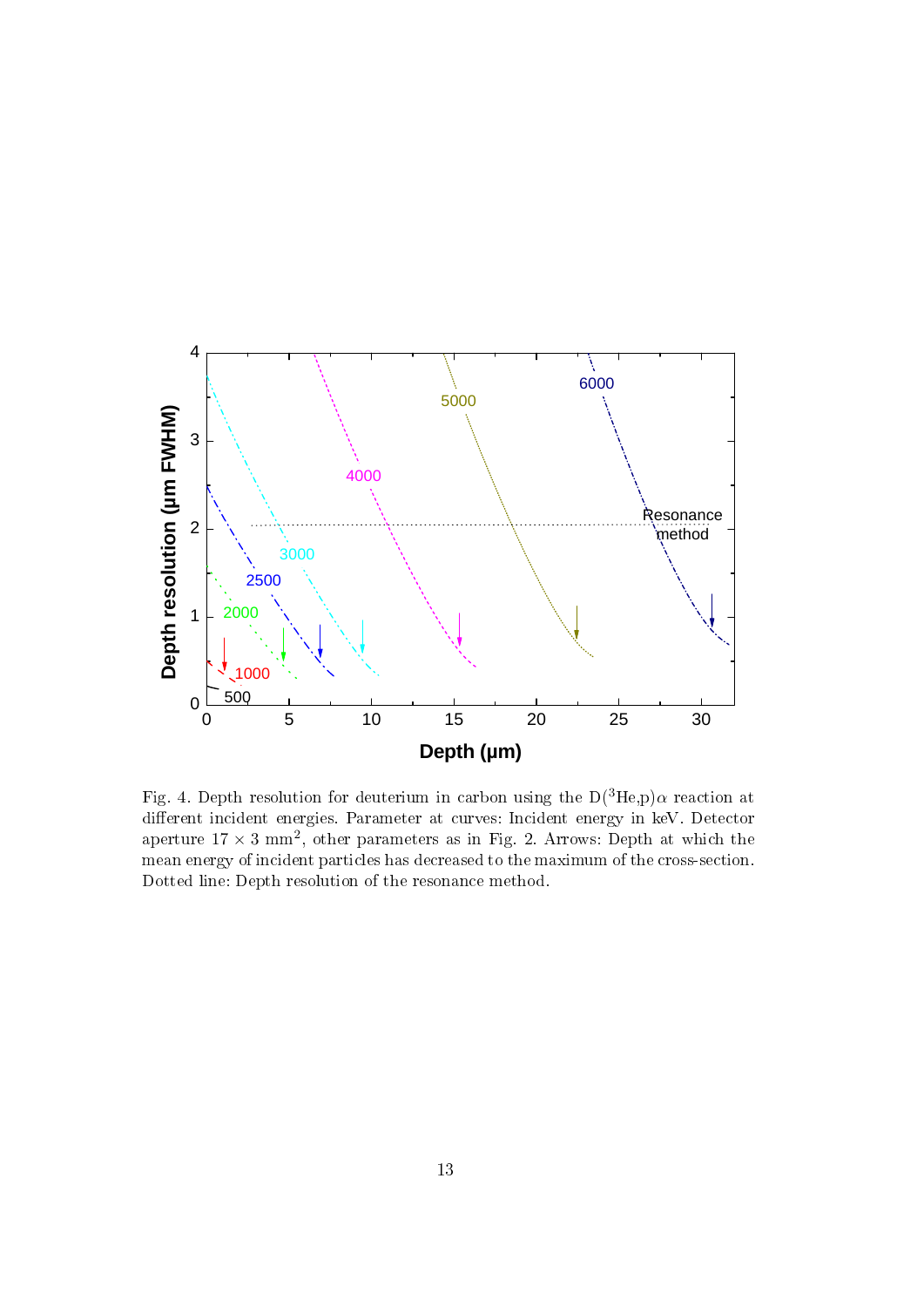

Fig. 5. Proton energy spectra from the  $D(^{3}He,p)\alpha$  reaction at 4 different incident energies. The sample was CFC covered with a redeposited a-C:D layer from the tokamak Tore Supra. Dots: Experimental data; Line: SIMNRA simulation; Arrows: Depth of origin of protons with the given energy. Bottom: Deuterium depth profile including error bars using a carbon density of 2 g/cm $^3$ . Applied doses: 800 keV 1  $\mu\mathrm{C}$  $^3\mathrm{He^+};\,2500\,\,\mathrm{keV}\,\,10\,\,\mu\mathrm{C}\,\,{}^3\mathrm{He^+};\,4000\,\,\mathrm{keV}\,\,10\,\,\mu\mathrm{C}\,\,{}^3\mathrm{He^+};\,6000\,\,\mathrm{keV}\,\,5\,\,\mu\mathrm{C}\,\,{}^3\mathrm{He^{2+}}.$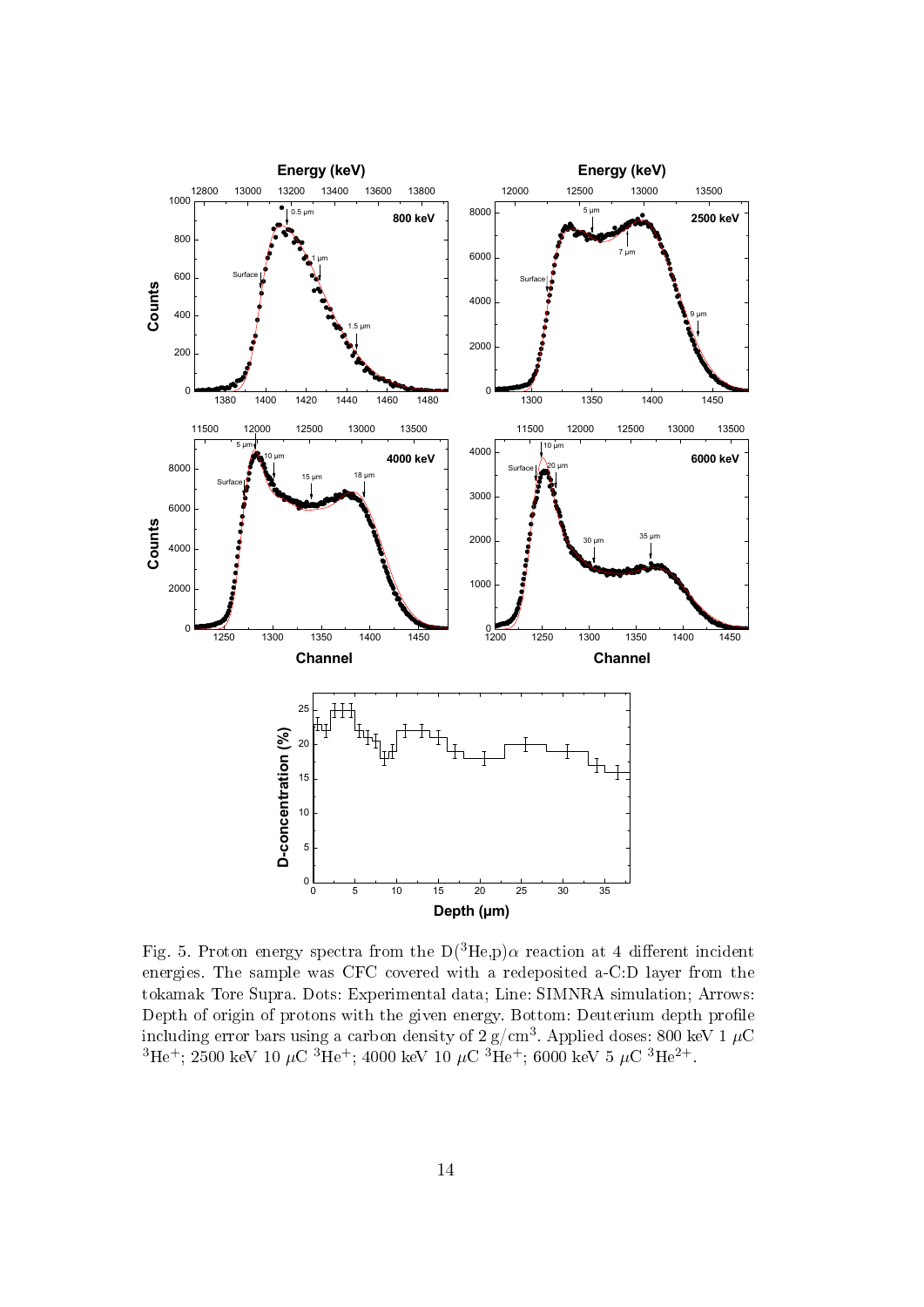

Fig. 6. Contribution of different energy-spread mechanisms to the depth resolution for deuterium in tungsten using the  $D(^{3}He,p)\alpha$  reaction at 2500 keV incident energy. Dashed line: Energy-loss straggling; Dotted line: Geometrical straggling due to finite detector aperture and beam spot; Dash-dotted line: Multiple small-angle scattering; Thick dash-dot-dot line: Sum of energy-loss straggling, geometrical straggling and multiple scattering at the target surface; Short dashed line: Sum of energy-loss straggling, geometrical straggling and multiple scattering after the stopper foil; Thick solid line: Straggling after the stopper foil plus detector resolution. 2500 keV incident energy, detector aperture  $17 \times 3$  mm<sup>2</sup>, other parameters as in Fig. 2.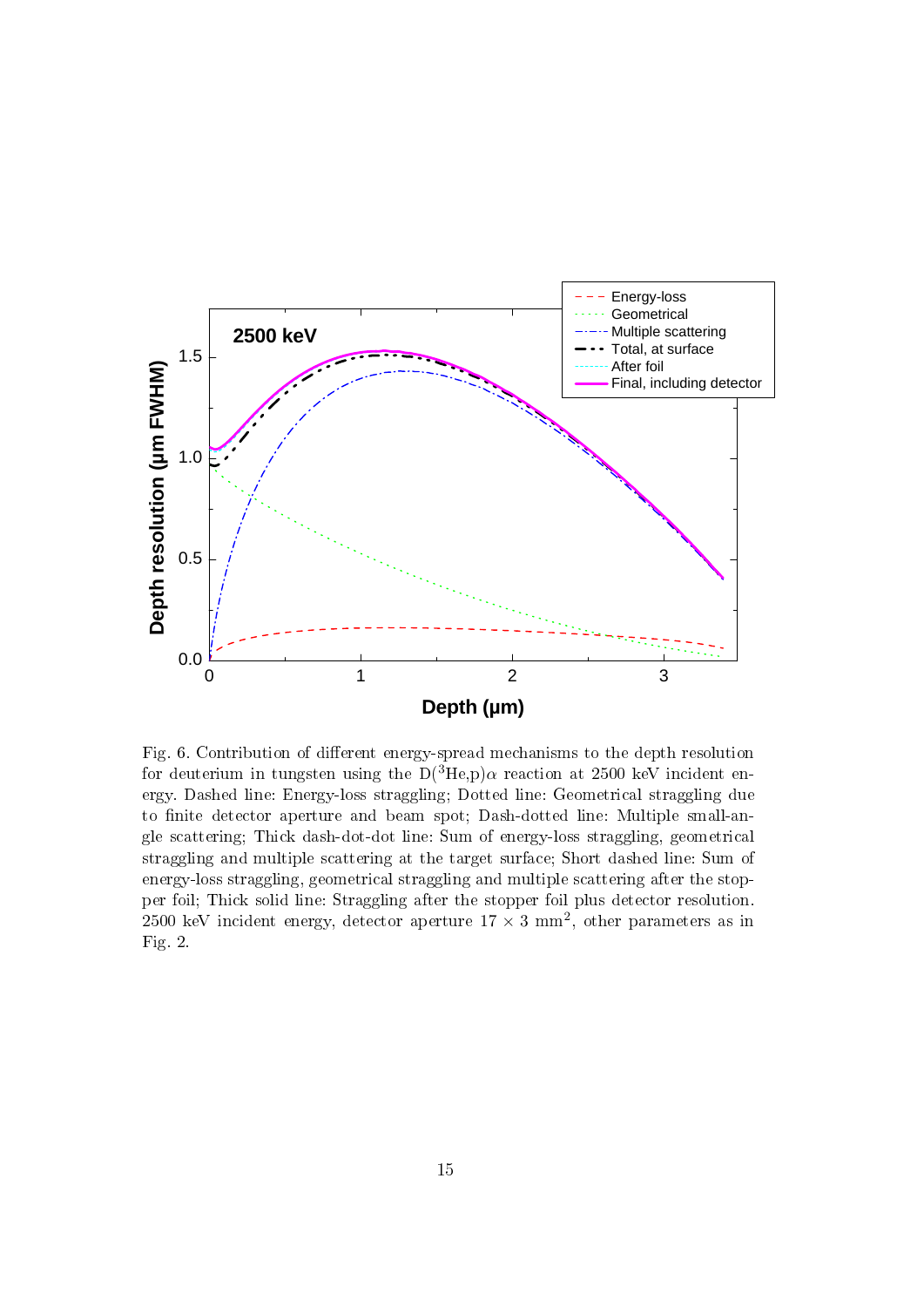

Fig. 7. Depth resolution for deuterium in tungsten using the  $D(^{3}He,p)\alpha$  reaction at different incident energies. Parameter at curves: Incident energy in keV. Detector aperture  $17 \times 3$  mm<sup>2</sup>, other parameters as in Fig. 2. Arrows: Depth at which the mean energy of incident particles has decreased to the maximum of the cross-section. Dotted line: Depth resolution of the resonance method.